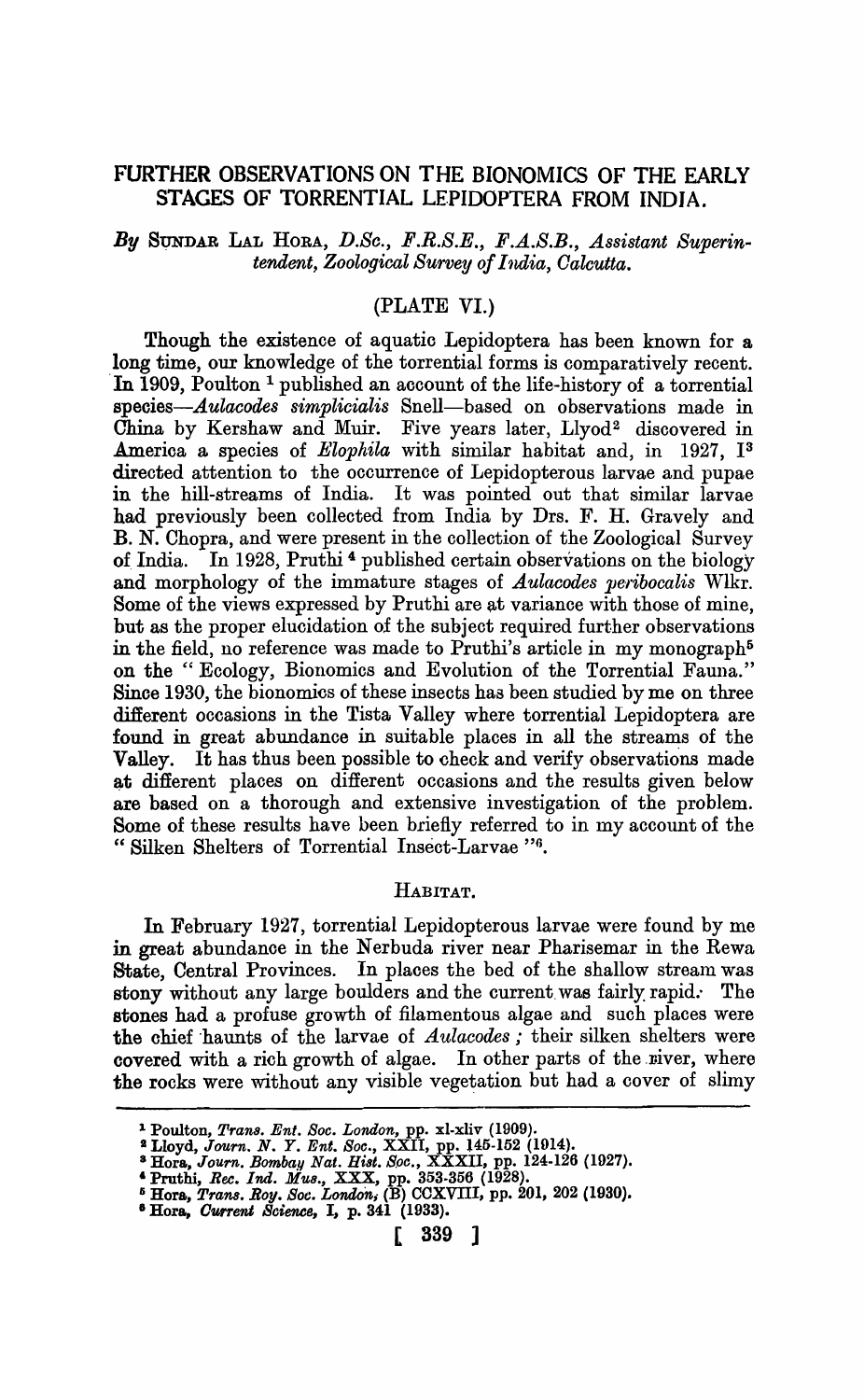matter, only a few larvae in suitable situations were found. **In** places the bed of the stream consisted of a single, flat rock over which the water flowed with considerable speed. Such places were also found to be the favourite resorts of the *Aulacodes* larvae. These observations on the favourite resorts of the  $\overline{A}$ ulacodes larvae. habitat of the larvae have been confirmed by visits to the Tista Valley. It was found that the larvae prefer rapids, but are not usually found in very fast currents, such as on the lips of falls or rocks at the bases of waterfalls.

Smooth rocks are usually devoid of silken shelters, but only rough rocks, especially those with small fissures and crevices, are preferred by the Lepidopterous larvae. The young larvae take shelter in these unevennesses of the rocks and cover themselves with silken sheets which they go on extending according to their requirements. As a rule, the silken shelters are more extensive on bare rocks than on algae-covered .rocks. The significance of this is explained later (p. 343).

Apparently, therefore, there are two factors which determine the presence or absence of Lepidopterous larvae in a suitable stream, (i) the rapidity of the current and ,(ii) the nature of the surface of the rocks forming the beds. Thus the torrential Lepidopterous larvae and pupae show a marked habitat preference. In suitable places, I have found small pieces of stones with six or seven larvae (plate vi, fig. 2) and in the Lupchu-Jhora under the bridge on the Rangit-Darjeeling Road I found about 60 pupal cases on a rock with a surface of about 2 square feet exposed to the current. The rock was lying on the edge of the stream· and only a portion of it was being washed by a moderate current. The biological factors, such as food, enemies, etc., have not been considered in the above account.

#### SILKEN SHELTERS.

The silken shelters are turgid and fully distended under water in swift currents, but they collapse partially when taken out. I have explained elsewhere *(op. cit.,* 1933) the physical principles that bring this about, but it is necessary to reiterate that the water flows with greater speed over the shelter than underneath the silken sheet. This differential rate of flow produces low pressure above the shelter and pulls it upwards.

Efforts were made to study the process of manufacture of the silken sheet by the larva, but it was difficult to observe the animal under natural conditions for a long period. A suitable piece of stone was selected, and all the larval shelters were removed from it. It was then placed in its old position in a rapid. After obstructing the current from flowing over this piece, a larva was placed on it and as soon as it had secured a firm hold on the stone, the current was allowed to run over it with full force. The animal at first crawled towards the leeward edge of the stone and then turned back from the edge. On finding a groove in the stone, it lay there quietly. A second larva was then placed on the same A second larva was then placed on the same stone and it behaved in the same way, except that on finding a groove, it did not abandon its search for a more suitable place. It made periodic excursions, but finding no other place more suitable, it returned to the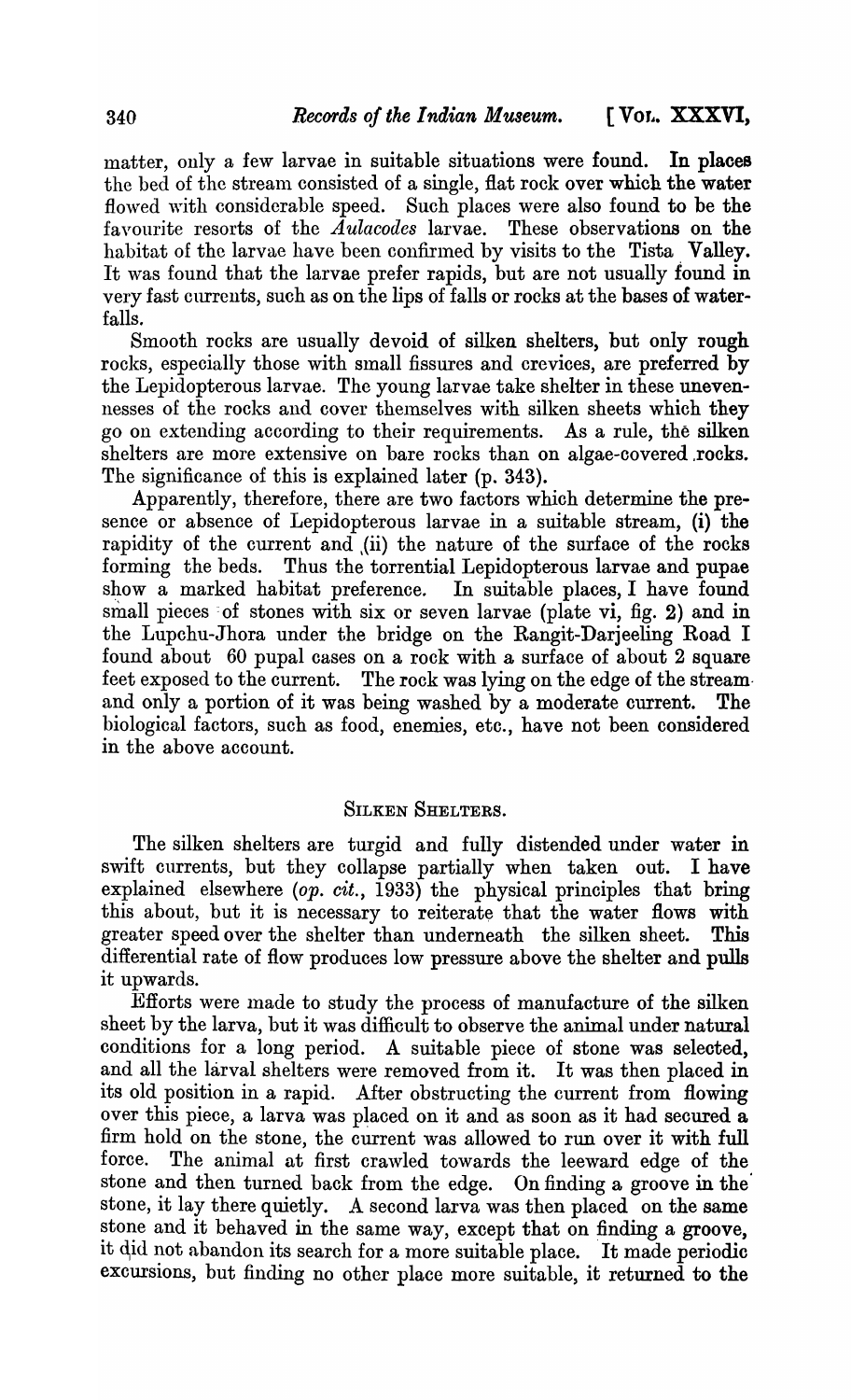# 1934.] s. L. HORA: *Torrential Lepidoptera from India.* 341

same groove. It became dark and the observations could not be continued, but a few larvae were brought to the camp and left in water in petrie dishes. By morning all the larvae, whether young or old, had formed silken shelters (plate vi, figs. 1 & 3) of a somewhat flimsly nature between the bottoms of the dishes and their walls. In manufacturing the sheets the larvae must have touched the bottoms and the sides of the dishes alternately in a criss-cross fashion so that a meshed pattern was formed by the salivary threads. The older larvae spun a more



Tracts of two Lepidopterous larvae (A and B) marked on a piece of stone as it lay in a rapid, Kalijhora stream, Tista Valley.

close-meshed sheet than the younger ones. The silken sheets (plate vi, fig. 6) of the natural shelters manufactured in the course of the swift currents are fairly thick and consist of several of layers of threads closely placed together in the manner indicated above. These sheets become covered with algae, Diatomes, slime and fine particles of sand, etc., that drift in the current and become fairly compact structures for the larvae to live in safety. The grooves on pieces of stones, no doubt, provide starting places for the manufacture of silken sheets.

At the time of pupation, a larva strengthens a part of the larval shelter which then becomes somewhat brownish in colour. The entire complicated structure of the cocoon 1, including the pillars, strands, etc., is manufactured with the help of the salivary secretion and is not due to any mineral deposition on the web. The cocoon was kept in strong nitric acid for several minutes and no effervescence was noticed. The cocoon did not suffer in any way by this treatment. The outer brownish wall of the cocoon (plate vi, fig. 5) is very thick and tough, almost leathery, and appears to be composed of several' layers of silken sheets.

The above observations do not bear out Pruthi's statement that the power of secreting silk for making a fresh shelter is very much limited"

<sup>&</sup>lt;sup>1</sup> For the details of the structure of the cocoon, see Pruthi, *Rec. Ind. Mus.*, XXX, p. 355 (1928).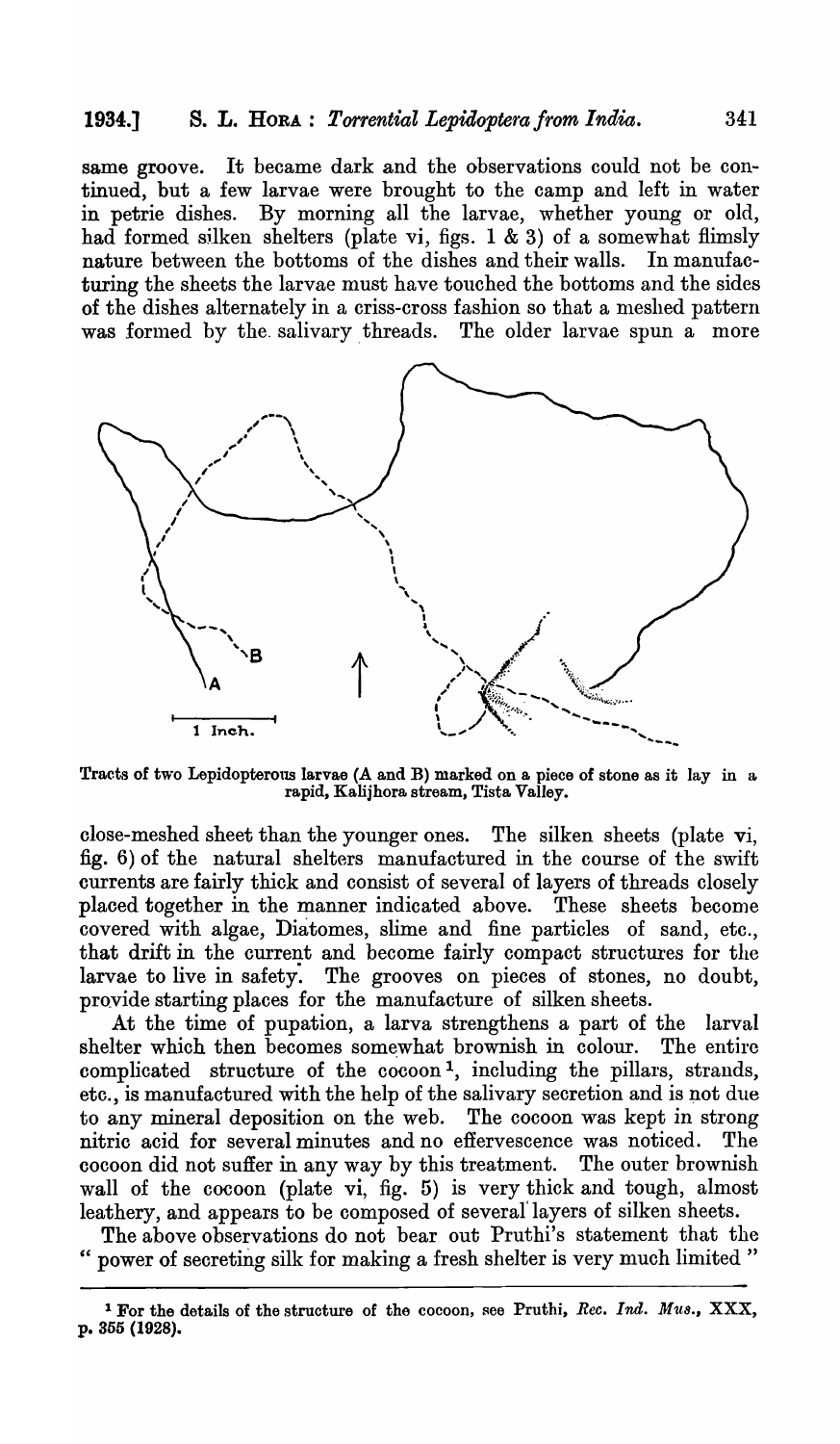in mature larvae. In captivity, without food, the mature larvae manufactured shelters again and again though, through mere exhaustion, the mesh became flimsier with every fresh effort. The capacity for the production of silk is probably greatest in the larvae just before pupation.

# PROGRESSION.

The caterpillar usually lies quietly under its silken shelter and I have never observed it moving about. If, however, it is disturbed, it moves from one part of the shelter to another and is very reluctant to leave it. When forced out or when the silken sheet is removed, the larva moves towards the under side of the rock, especially if the day light is strong. Progression is effected in the usual way with the help of the thoracio legs and the abdominal prolegs. The larva moves fairly quickly in a series of forward waves. In the case of larvae kept in a petrie dish, it was observed that they poured out salivary secretion along the paths (plate vi, figs. 1 & 4) of their progression, so that the claws of the thoracic legs and hooks of the abdominal prolegs could take a firm hold of the substratum. When a larva was lifted from a dish, a salivary thread was pulled out with it. It seems probable that in nature the caterpillar behaves like a *Simulium* larva which uses its hooks and salivary secretion for progression  $<sup>1</sup>$ ; the latter helps in providing a secure substratum.</sup> in which sharp points can be fixed. It also seems probable that, in nature, if a caterpillar is detached from its moorings, it hangs on to the rock by means of its salivary thread, by which it can probably crawl back to its shelter.

It is known that "tent-caterpillars" *(Malacosoma,* Family Dasiocampidae) lay out extensive paths of silky secretion over which they travel during their foraging expeditions. The silky secretion of the larvae travel during their foraging expeditions. of torrential Lepidoptera provides a suitable substratum on which the animal can progress securely and rapidly. I believe the larvae come out from underneath the silken sheets at nigbt and wander about on it for feeding purposes *(vide infra).* 

In a dish of water, when not crawling at the bottom, the larvae were observed to move fairly fast by means of the jerking movements of the body. There are no special organs for swimming and in nature the larvae probably never swim at all.

### FOOD AND MODE OF FEEDING.

Recently 12 advanced the view that the silken shelters of torrential insect larvae serve to snare or entangle food particles. The extensive sheets of the Lepidopterous larvae, when examined under a microsoope, show a large amount of extraneous matter entangled in them and some are even thickly covered with a growth of filamentous algae. It has further been observed that whether the algal growth on the silken sheets is visible or not, its presence is readily detected by keeping a silken sheet in spirit which dissolves the chlorophyll and turns green instantly. Mr.

<sup>&</sup>lt;sup>1</sup> Hora, *Phil. Trans. Roy. Soc. London, CCXVIII, p. 213 (1930).* 

<sup>&</sup>lt;sup>2</sup> Hora, *Cur. Sci. I.*, p. 341 (1933).